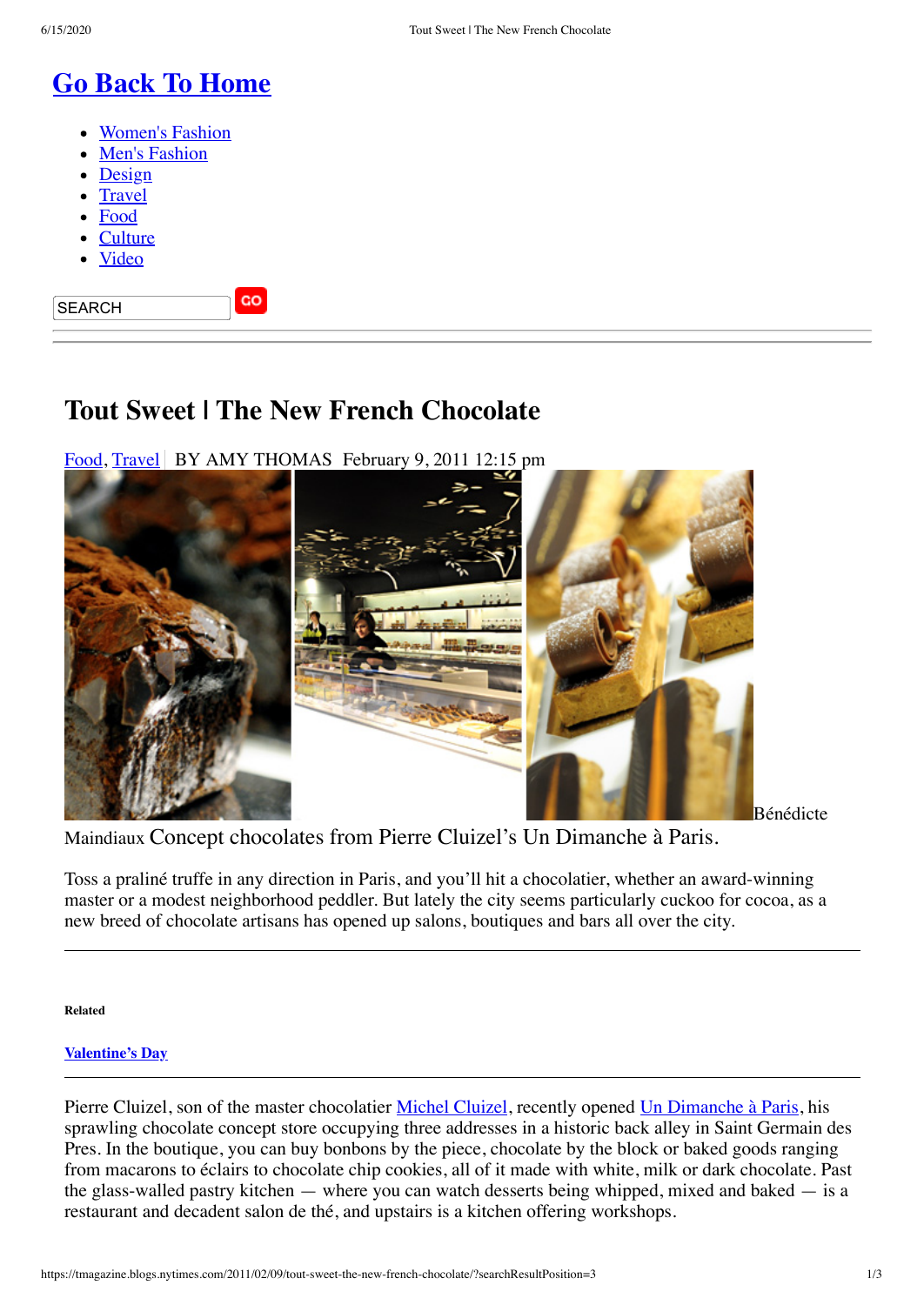Another industry guru, [Chloe Doutre-Roussel](https://www.chloechocolat.com/index2.php), the author of "The Chocolate Connoisseur" and a former chocolate buyer for London's Fortnum & Mason, opened her own salon in the Marais. The idea behind Chloe Chocolat is to give curious chocophiles a place to deepen their knowledge. Classes range from a basic introduction to a comprehensive study of international trends, while the two-and-a-half-hour walking tours grant access to some of the city's most prestigious chocolatiers. Or you can skip the schooling and go straight for a chocolate and tea pairing in the sitting room.



Courtesy of

Jean-Paul Hévin Jean-Paul Hévin Chocolatier offers treats as fancy as chocolate stilettos and as classic as chocolat chaud.

The chocolatier **Jean-Paul Hévin** recently got rid of the tearoom of his rue Saint-Honoré boutique and replaced it with a sleek new cocoa bar. Bypass the sculpted dark chocolate stilettos and Eiffel Towers in the street-level boutique and head upstairs to the bar. Along with a dreamy Choco-Passion cake or creamy tartelette au chocolat, you can taste some of Hévin's newest experiments — cocoa with matcha, raspberry and ginger. Or for purists, there's traditional chocolat chaud by the pitcher — the best in the city, according to Le Figaro.



The New York Times Chocolate at Patrick Roger.

Ed Alcock for